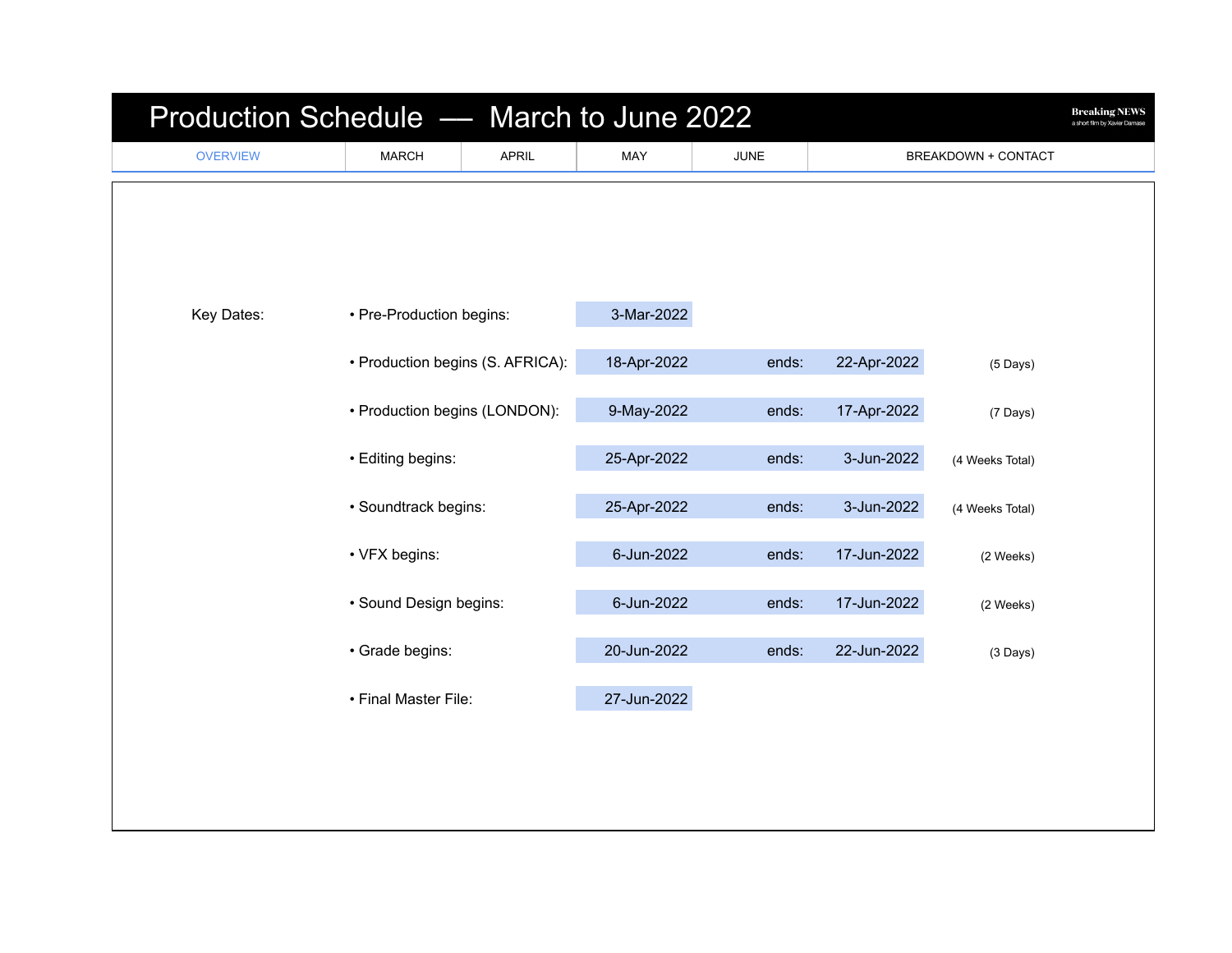| Production Schedule — March to June 2022 |                                                                                   |                                                                                                    |                                                                                                          |                                                               |                                                                              |                            | <b>Breaking NEWS</b><br>a short film by Xavier Damase |
|------------------------------------------|-----------------------------------------------------------------------------------|----------------------------------------------------------------------------------------------------|----------------------------------------------------------------------------------------------------------|---------------------------------------------------------------|------------------------------------------------------------------------------|----------------------------|-------------------------------------------------------|
| <b>OVERVIEW</b>                          | <b>MARCH</b>                                                                      | <b>APRIL</b>                                                                                       | <b>MAY</b>                                                                                               | <b>JUNE</b>                                                   |                                                                              | <b>BREAKDOWN + CONTACT</b> |                                                       |
| <b>MARCH</b>                             | Mon                                                                               | Tue                                                                                                | Wed                                                                                                      | Thu                                                           | Fri                                                                          | Sat                        | Sun                                                   |
| Pre - Production                         |                                                                                   |                                                                                                    | $\overline{2}$                                                                                           | 3<br><b>Production Meeting</b>                                | 4<br><b>Production Meeting</b><br>with every Head<br>of Departments          | 5                          | $6 \mid$                                              |
|                                          | 7<br><b>Production Meeting</b><br>Start Casting in<br>Johannesburg<br>(Virtually) | 8<br><b>Production Meeting</b><br><b>Start Location</b><br>Scout in<br>Johannesburg<br>(Virtually) | 9<br><b>Location Scout</b><br>(Twickenham,<br>London)                                                    | 10<br><b>Production Meeting</b><br>Casting in<br>Johannesburg | 11<br><b>Production Meeting</b><br>Casting / Meeting<br>with IAG<br>(London) | 12                         | 13                                                    |
|                                          | 14<br><b>Production Meeting</b><br>Casting in<br>Johannesburg                     | 15<br><b>Production Meeting</b><br>Location<br>scout in<br>Johannesburg                            | 16<br><b>Location Scout</b><br>(Twickenham)<br><b>Production Design</b><br>Meeting                       | 17<br><b>Production Meeting</b><br>Costume Design<br>Meeting  | 18<br><b>Casting Session</b><br>(London)<br>Casting in<br>Johannesburg       | 19                         | 20                                                    |
|                                          | 21<br><b>Production Meeting</b><br>Casting in<br>Johannesburg                     | 22<br><b>Production Meeting</b><br>Location<br>scout in<br>Johannesburg                            | 23<br><b>Location Scout</b><br>(Twickenham)<br>Production and<br>Costume Design<br>Meeting               | 24<br><b>Production Meeting</b><br>Casting in<br>Johannesburg | 25<br><b>Casting Session</b><br>(London)<br>Casting in<br>Johannesburg       | 26                         | 27                                                    |
|                                          | 28<br><b>Production Meeting</b><br>Casting in<br>Johannesburg                     | 29<br><b>Production Meeting</b><br>Location<br>scout in<br>Johannesburg                            | 30<br><b>Location Scout</b><br><b>LDN LOCATIONS</b><br><b>LOCKED</b><br>Prod / Costume<br>Design Meeting | 31<br><b>Production Meeting</b><br>Casting in<br>Johannesburg |                                                                              |                            |                                                       |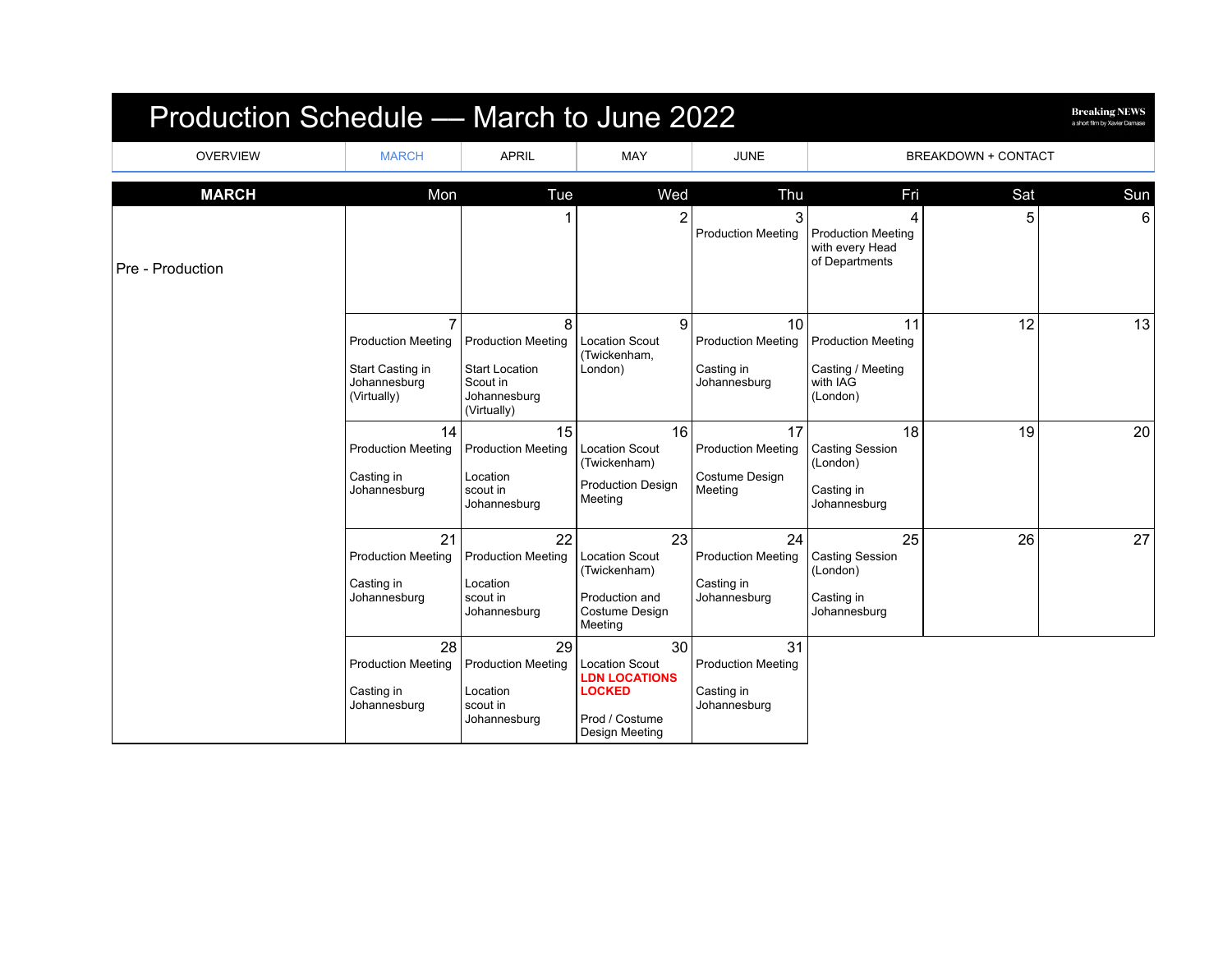| Production Schedule - March to June 2022 |                                                              |                                              |                                                              |                                             |                                                                |                                              | <b>Breaking NEWS</b><br>a short film by Xavier Damase |
|------------------------------------------|--------------------------------------------------------------|----------------------------------------------|--------------------------------------------------------------|---------------------------------------------|----------------------------------------------------------------|----------------------------------------------|-------------------------------------------------------|
| <b>OVERVIEW</b>                          | <b>MARCH</b>                                                 | <b>APRIL</b>                                 | <b>MAY</b>                                                   | <b>JUNE</b>                                 |                                                                | <b>BREAKDOWN + CONTACT</b>                   |                                                       |
| <b>APRIL</b>                             | Mon                                                          | Tue                                          | Wed                                                          | Thu                                         | Fri                                                            | Sat                                          | Sun                                                   |
| Pre - Producion                          | <b>Production Meeting</b>                                    | <b>Production Meeting</b>                    | <b>Location Scout</b><br><b>LDN LOCATIONS</b>                | <b>Production Meeting</b>                   | <b>Casting Session</b>                                         | 2                                            | 3                                                     |
| Production (South Africa)                | Casting in<br>Johannesburg                                   | Location<br>scout in<br>Johannesburg         | <b>LOCKED</b><br>Prod / Costume                              | Casting in<br>Johannesburg                  | <b>LONDON CAST</b><br>LOCKED                                   |                                              |                                                       |
| Post-Production                          |                                                              |                                              | <b>Design Meeting</b>                                        |                                             |                                                                |                                              |                                                       |
|                                          | 4<br><b>Production Meeting</b><br>Casting in<br>Johannesburg | 5<br>Location<br>Scouting in<br>Johannesburg | 6<br><b>Production Meeting</b><br>Casting in<br>Johannesburg | Location<br>Scouting in<br>Johannesburg     | 8<br><b>Final Production</b><br>Meeting before<br>flying to SA | 9                                            | 10 <sup>1</sup><br>Fly to Johannes-<br>burg, SA       |
|                                          |                                                              |                                              |                                                              |                                             | Prod / Costume<br>Design Meeting                               |                                              |                                                       |
|                                          | 11<br><b>Production Meeting</b><br>w Service Comp.           | 12<br><b>Location Scout</b>                  | 13<br><b>Location Scout</b>                                  | 14<br><b>Location Scout</b>                 | 15<br><b>Location Scout</b><br><b>LOC. LOCKED</b>              | 16<br>First Recce w<br>Heads of Dept.        | 17 <sup>1</sup><br>Second Recce w<br>Heads of Dept.   |
|                                          | <b>Casting Session</b><br><b>Location Scout</b>              | Casting                                      | Casting<br>Prod / Costume<br>Design Meeting                  | Casting<br>Prod / Costume<br>Design Meeting | Casting<br><b>CAST LOCKED</b><br>(JOHANNESBURG)                | <b>Rehearsal Cast</b>                        | Rehearsal Cast<br>Final Prod. Meet.                   |
|                                          | 18<br><b>Production Day 1</b><br>Soweto, SA                  | 19<br>Production Day 2<br>Soweto, SA         | 20<br>Production Day 3<br>Soweto, SA                         | 21<br>Production Day 4<br>Soweto, SA        | 22<br>Production Day 1<br>Airport                              | 23<br>Pick Up Shoot Day<br>with our own gear | 24<br>Fly to London, UK                               |
|                                          | 25<br>Edit Week 1<br>Soundtrack Week 1                       | 26<br>Edit Week 1<br>Soundtrack Week 1       | 27<br>Edit Week 1<br>Soundtrack Week 1                       | 28<br>Edit Week 1<br>Soundtrack Week 1      | 29<br>Edit Week 1<br>Soundtrack Week 1<br><b>SA Sequence</b>   | 30                                           |                                                       |
|                                          |                                                              |                                              |                                                              |                                             | <b>ASSEMBLY LOCKED</b>                                         |                                              |                                                       |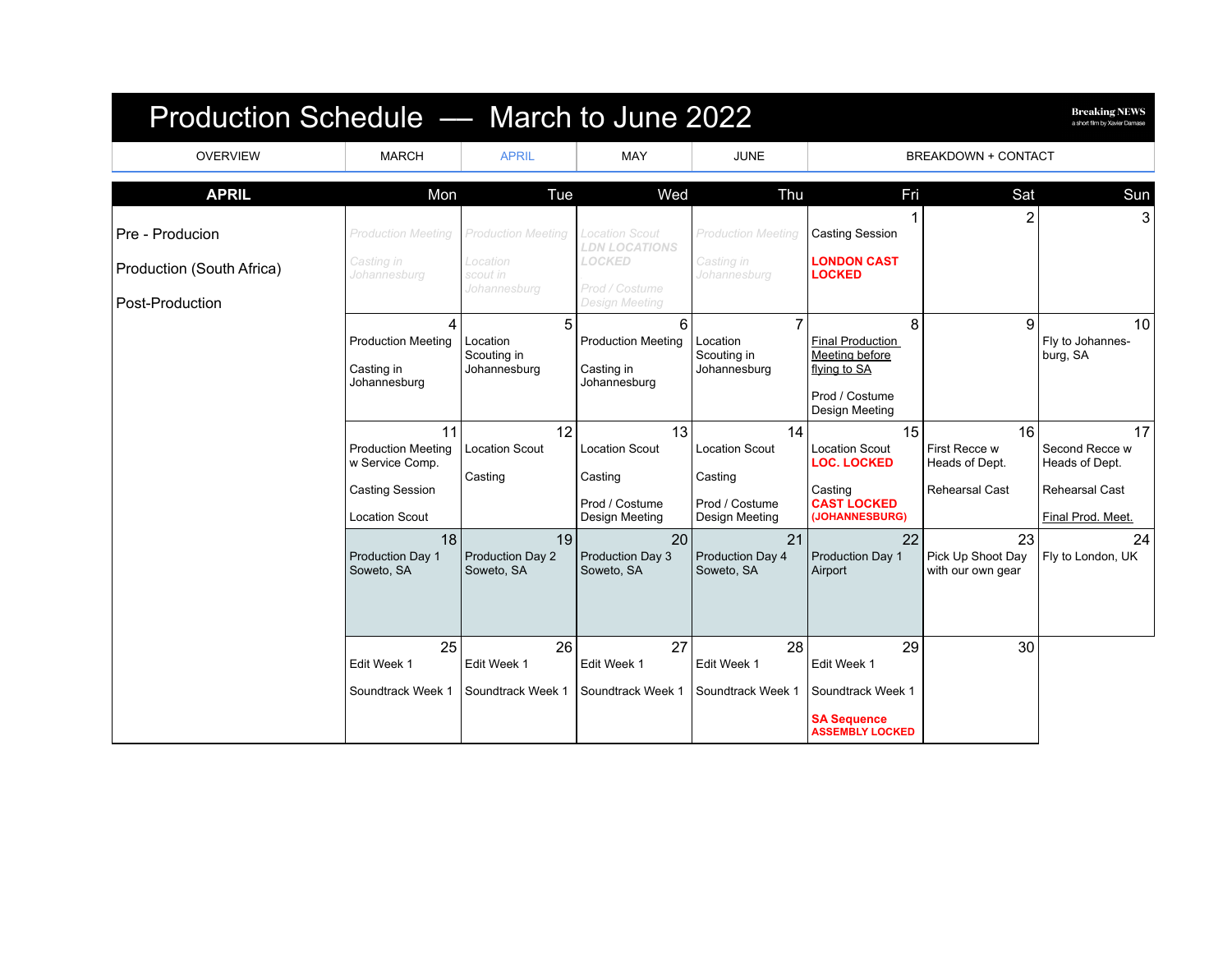| Production Schedule - March to June 2022 |                                                               |                                                           |                                                  |                                          |                                                                        |                                             | <b>Breaking NEWS</b><br>a short film by Xavier Damase |
|------------------------------------------|---------------------------------------------------------------|-----------------------------------------------------------|--------------------------------------------------|------------------------------------------|------------------------------------------------------------------------|---------------------------------------------|-------------------------------------------------------|
| <b>OVERVIEW</b>                          | <b>MARCH</b>                                                  | <b>APRIL</b>                                              | <b>MAY</b>                                       | <b>JUNE</b>                              |                                                                        | <b>BREAKDOWN + CONTACT</b>                  |                                                       |
| <b>MAY</b>                               | Mon                                                           | Tue                                                       | Wed                                              | Thu                                      | Fri                                                                    | Sat                                         | Sun                                                   |
| Production (London)<br>Post - Production | Edit Week 1<br>Soundtrack Week 1                              | Edit Week 1<br>Soundtrack Week 1                          | Edit Week 1<br>Soundtrack Week 1                 | Edit Week 1<br>Soundtrack Week           | Edit Week 1<br>Soundtrack Week 1<br><b>SA Sequence</b><br>1st assembly |                                             |                                                       |
|                                          | $\overline{2}$<br><b>Production Meeting</b><br>Rehearsal Cast | 3<br>First Recce with<br>Heads of Dept.                   | 4<br><b>Production Meeting</b><br>Rehearsal Cast | 5<br>Second Recce with<br>Heads of Dept. | 6<br><b>Producion Meeting</b><br><b>Rehearsal Cast</b>                 | $\overline{7}$<br><b>Production Meeting</b> | 8<br><b>Final Production</b><br>Meeting               |
|                                          | 9<br>Production Day 1<br>London, UK                           | 10<br>Production Day 2<br>London, UK                      | 11<br>Production Day 3<br>London, UK             | 12<br>Production Day 4<br>London, UK     | 13<br>Production Day 5<br>London, UK                                   | 14                                          | 15                                                    |
|                                          | 16<br><b>Studio Shoot</b><br>Edit Week 2<br>Soundtrack Week 2 | 17<br>News Room Shoot<br>Edit Week 2<br>Soundtrack Week 2 | 18<br>Edit Week 2<br>Soundtrack Week 2           | 19<br>Edit Week 2<br>Soundtrack Week 2   | 20<br>Edit Week 2<br>Soundtrack Week 2                                 | 21                                          | 22                                                    |
|                                          | 23<br>Edit Week 3<br>Soundtrack Week 3                        | 24<br>Edit Week 3<br>Soundtrack Week 3                    | 25<br>Edit Week 3<br>Soundtrack Week 3           | 26<br>Edit Week 3<br>Soundtrack Week 3   | 27<br>Edit Week 3<br>Soundtrack Week 3                                 | 28                                          | 29                                                    |
|                                          | 30<br>Edit Week 4<br>Soundtrack Week 4                        | 31<br>Edit Week 4<br>Soundtrack Week 4                    |                                                  |                                          |                                                                        |                                             |                                                       |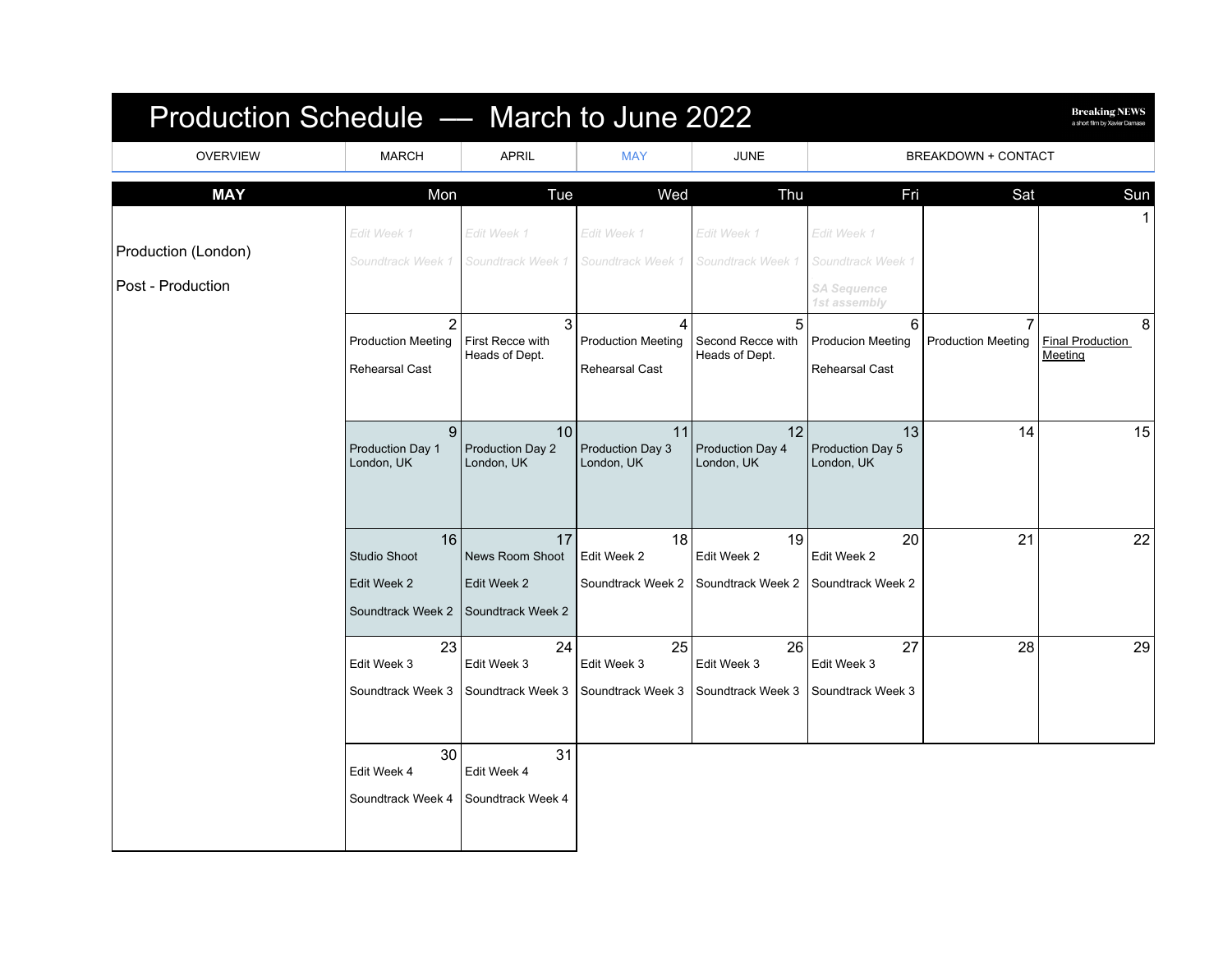| Production Schedule - March to June 2022 |                                                          |                                                                      |                                                          |                                                          |                                                                                                   |                                | <b>Breaking NEWS</b><br>a short film by Xavier Damase |
|------------------------------------------|----------------------------------------------------------|----------------------------------------------------------------------|----------------------------------------------------------|----------------------------------------------------------|---------------------------------------------------------------------------------------------------|--------------------------------|-------------------------------------------------------|
| <b>OVERVIEW</b>                          | <b>MARCH</b>                                             | <b>APRIL</b>                                                         | MAY                                                      | <b>JUNE</b>                                              |                                                                                                   | BREAKDOWN + CONTACT            |                                                       |
| <b>JUNE</b>                              | Mon                                                      | Tue                                                                  | Wed                                                      | Thu                                                      | Fri                                                                                               | Sat                            | Sun                                                   |
| Post - Production                        | Edit Week 4<br>Soundtrack Week 4                         | Edit Week 4<br>Soundtrack Week 4                                     | Edit Week 4<br>Soundtrack Week 4                         | $\overline{2}$<br>Edit Week 4<br>Soundtrack Week 4       | 3<br>Edit Week 4<br><b>EDIT LOCKED</b><br>Soundtrack Week 4<br><b>SOUNDTRACK</b><br><b>LOCKED</b> | 4<br>Post-Producion<br>Meeting | 5                                                     |
|                                          | 6<br>Sound Design<br>Week 1<br>VFX with Harry<br>Week 1  | $\overline{7}$<br>Sound Design<br>Week 1<br>VFX with Harry<br>Week 1 | 8<br>Sound Design<br>Week 1<br>VFX with Harry<br>Week 1  | 9<br>Sound Design<br>Week 1<br>VFX with Harry<br>Week 1  | 10<br>Sound Design<br>Week 1<br>VFX with Harry<br>Week 1                                          | 11                             | 12 <sup>1</sup>                                       |
|                                          | 13<br>Sound Design<br>Week 2<br>VFX with Harry<br>Week 2 | 14<br>Sound Design<br>Week 2<br>VFX with Harry<br>Week 2             | 15<br>Sound Design<br>Week 2<br>VFX with Harry<br>Week 2 | 16<br>Sound Design<br>Week 2<br>VFX with Harry<br>Week 2 | 17<br>Sound Design<br><b>SOUND LOCKED</b><br>VFX with Harry<br><b>VFX LOCKED</b>                  | 18                             | 19                                                    |
|                                          | 20<br>Grade                                              | 21<br>Grade                                                          | 22<br>Grade<br><b>GRADE LOCKED</b>                       | 23<br>Post-Producion<br>Meeting                          | 24<br>Post-Producion<br>Meeting                                                                   | 25                             | 26                                                    |
|                                          | 27<br><b>FINAL MASTER</b><br><b>FILE</b>                 | 28                                                                   | 29                                                       | 30                                                       | 31                                                                                                |                                |                                                       |